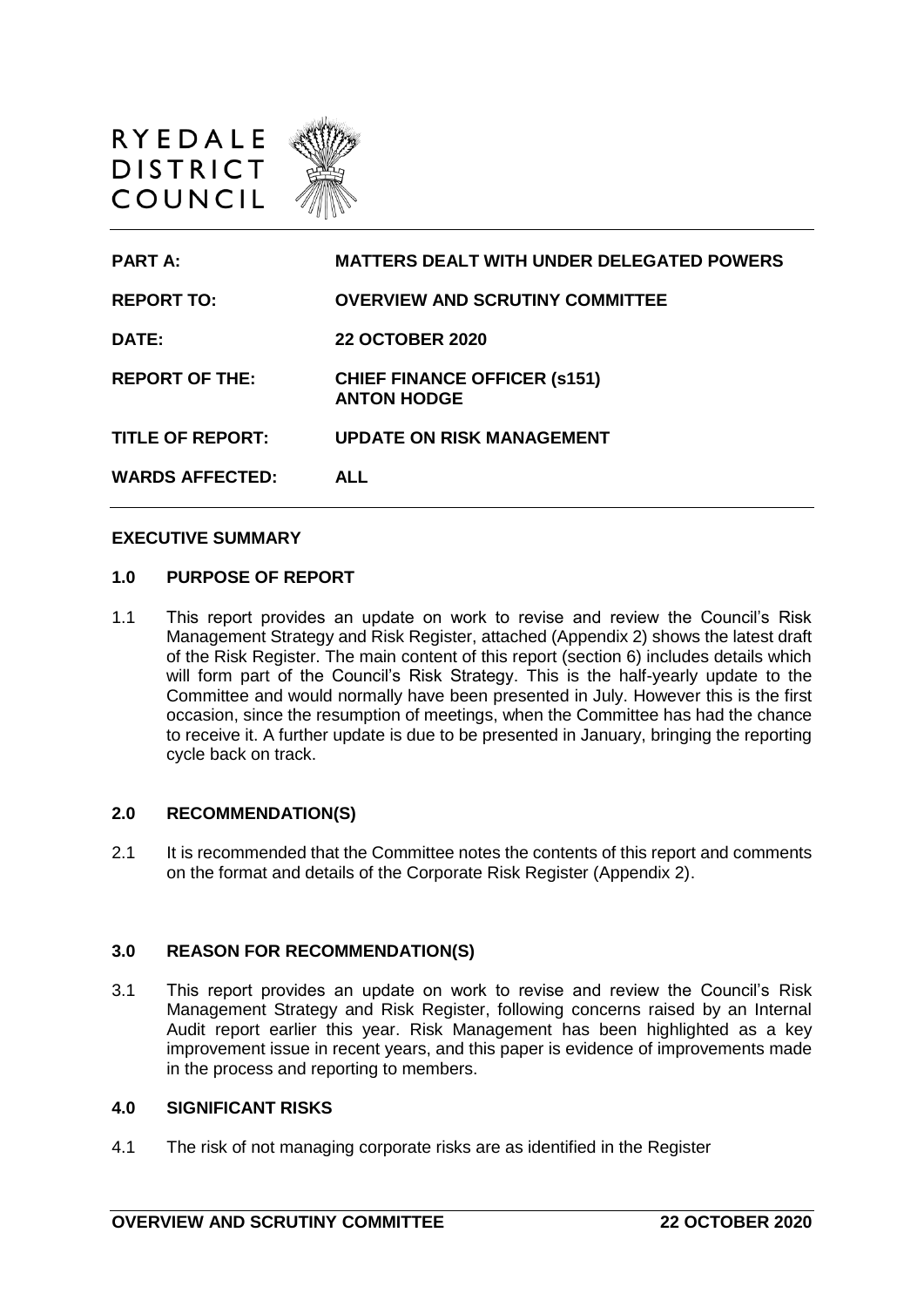## **5.0 POLICY CONTEXT AND CONSULTATION**

5.1 The Authority has a duty to manage Risk.

## **6.0 BACKGROUND AND INTRODUCTION**

### **Introduction**

- 6.1 A revised approach to managing risk has been adopted in recent years. This had led to an overhaul of the Corporate Risk Register and also further development of Service Risk Registers. Advice and Guidance has been provided by Veritau and in some cases by North Yorkshire County Council.
- 6.2 This work has been recognised and endorsed by members who see it as an important part of the Council's improvement strategy. As part of that, an update on Risk Management, including the Corporate Risk Register, will be presented to Audit Committee twice a year.
- 6.3 The updating of the Corporate Risk Register over the past year has demonstrated the Council's improvement journey, showing how risks are being managed and generally downgraded over that period. However Risk Management is an ongoing process and the papers presented here will continue to be updated.
- 6.4 Appendix 1 sets out some of the key issues in the management of risk. It is included here as a reminder of our approach to risk.

### **Corporate Risk Register (Appendix 2)**

- 6.5 The Corporate Risk Register is a live document and Members are requested to review this and feed back any comments to officers
- 6.6 To assist with this, Members are reminded that the current scoring matrix is defined as below:



| <b>Score</b> | Likelihood            | <b>Score</b> | Impact          |
|--------------|-----------------------|--------------|-----------------|
|              | Very Low              | А            | Low             |
|              | Not Likely            | в            | Minor           |
|              | Likely                | C            | Medium          |
|              | <b>Very Likely</b>    | D            | Major           |
| 5            | <b>Almost Certain</b> | E            | <b>Disaster</b> |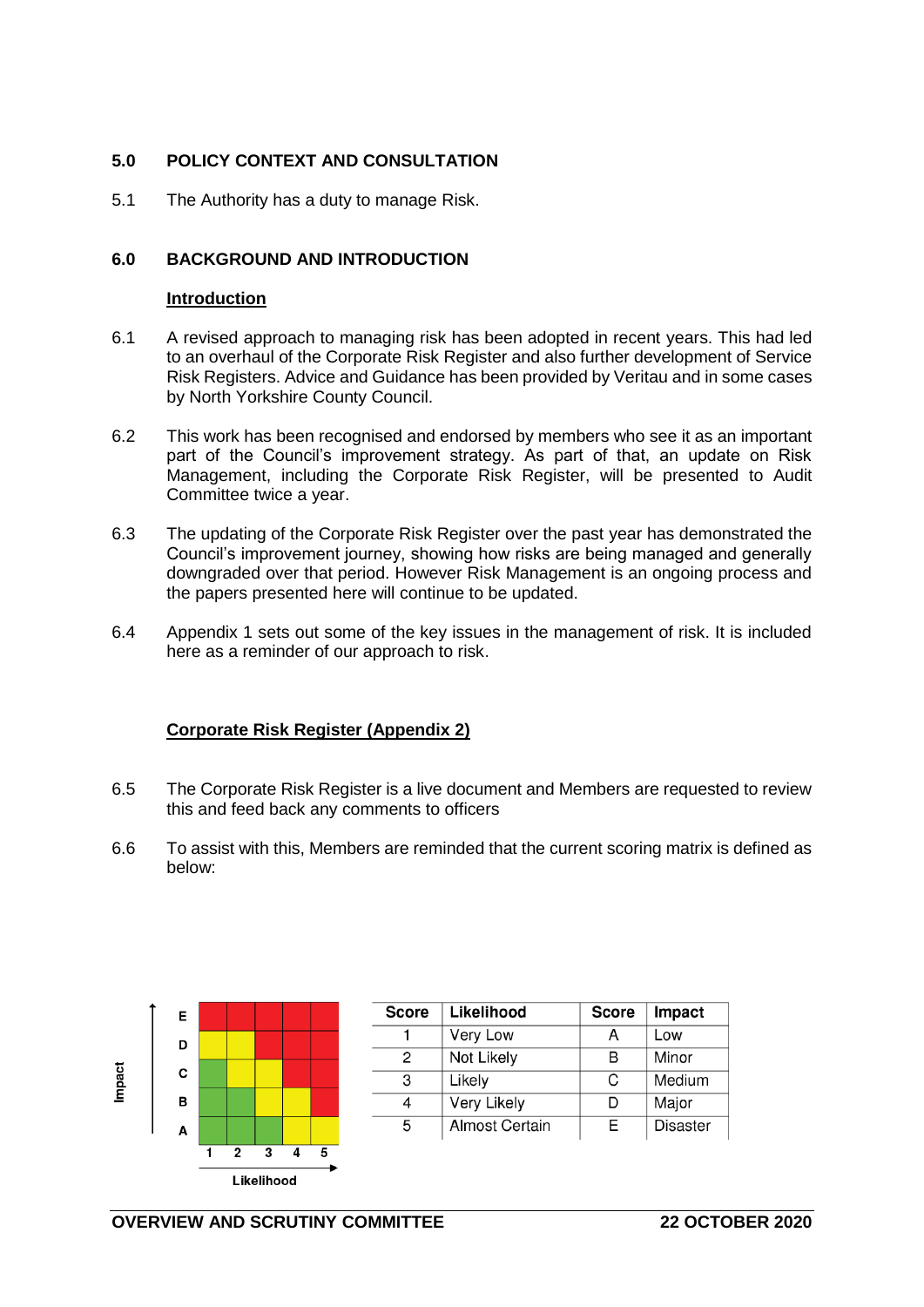## **7.0 IMPLICATIONS**

- 7.1 The following implications have been identified:
	- a) Financial As set out in Risk Register
	- b) Legal Failure to manage risk can result in legal action and costs
	- c) Other (Climate Change, Equalities, Staffing, Planning, Health & Safety, Environmental, Crime & Disorder) Failure to manage risk can result in legal action and costs

## **Name of Head of Service Anton Hodge Chief Finance Officer (s151)**

| <b>Author:</b>  | Anton Hodge, Chief Finance Officer |  |  |
|-----------------|------------------------------------|--|--|
| Telephone No:   | 01653 600666 ext: 43385            |  |  |
| E-Mail Address: | anton.hodge@ryedale.gov.uk         |  |  |

## **Background Papers:**

Reports to Overview and Scrutiny 22 Nov 2018, 14 February 2019, 24 July 2019, 24 October 2019 Annual Governance Statement 2018-19, 2019-20, 2020-21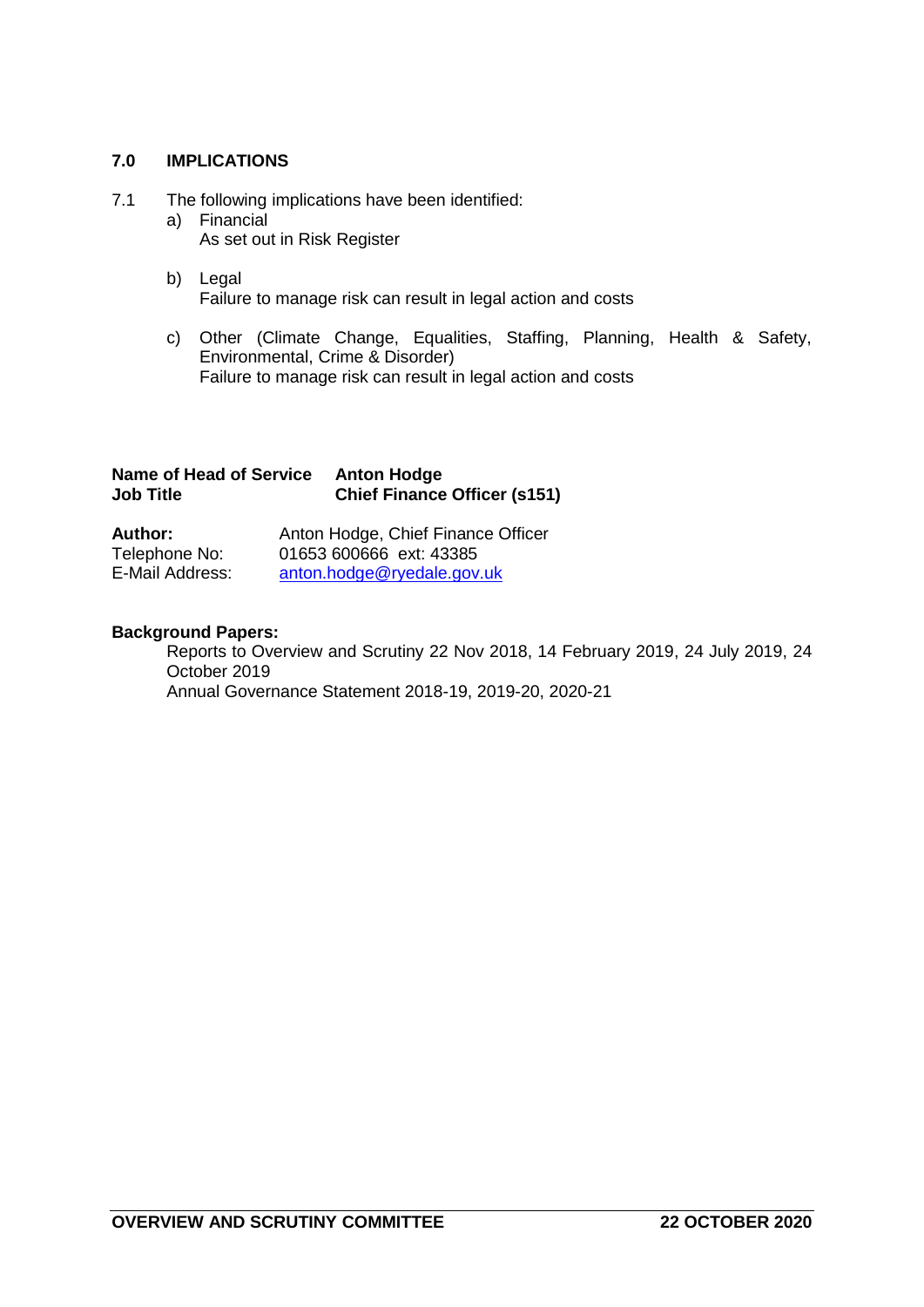## **APPENDIX 1**

### **Background Information supporting the Council's Risk Management**

Risk Management can be defined as:

"All of the processes involved in identifying, assessing and judging risks, assigning ownership, taking actions to mitigate or anticipate them and monitoring and reviewing them."

It is therefore an essential part of effective and efficient management and planning. As a strategic tool, risk management identifies those issues that will act as a barrier to the Council achieving its objectives and also helps to identify opportunities to achieve objectives. This sentiment will be echoed in the Council's Risk Management Strategy which recognises both the downside and upside of risk. Management of risk is a continuous process which involves addressing the full spectrum of risks facing the Council and managing their combined impact as an interrelated risk portfolio.

There are different classifications of risk. These risks may be recorded in risk registers at different levels in the organisation. It is intended that the Council will use four classifications for its risk types, as follows:

| <b>Risk Classification</b> | <b>Detail</b>                                                                    | <b>Risk Register</b>                                 |
|----------------------------|----------------------------------------------------------------------------------|------------------------------------------------------|
| Strategic                  | Risks concerning medium to<br>long terms goals and objectives<br>of the Council. | The Corporate Risk<br><b>Register (CRR)</b>          |
| Operational                | Risk involved with specific<br>operational activities of the<br>Council.         | <b>Service Based Risk</b><br><b>Registers (SBRR)</b> |
| Project                    | Risks emerging from project and<br>programme activities of the<br>Council.       | <b>Project Risk Registers</b>                        |

A risk register is a risk management tool. It acts as a central repository for all risks that have been identified. At Ryedale District Council, the performance management system (Pentana) serves as the risk register and is used to record the risk management process for its identified risks.

For each risk, the following information will be required:

- An appropriate risk title, which should be clear, succinct and understandable
- A risk description which includes a starting descriptor such as: "Reduction of...", "Loss of...", "Disruption to...", "Inability to...", "Increase in..." etc. and describes what the risk event would look like to the Council.
- A completed risk profile which will include: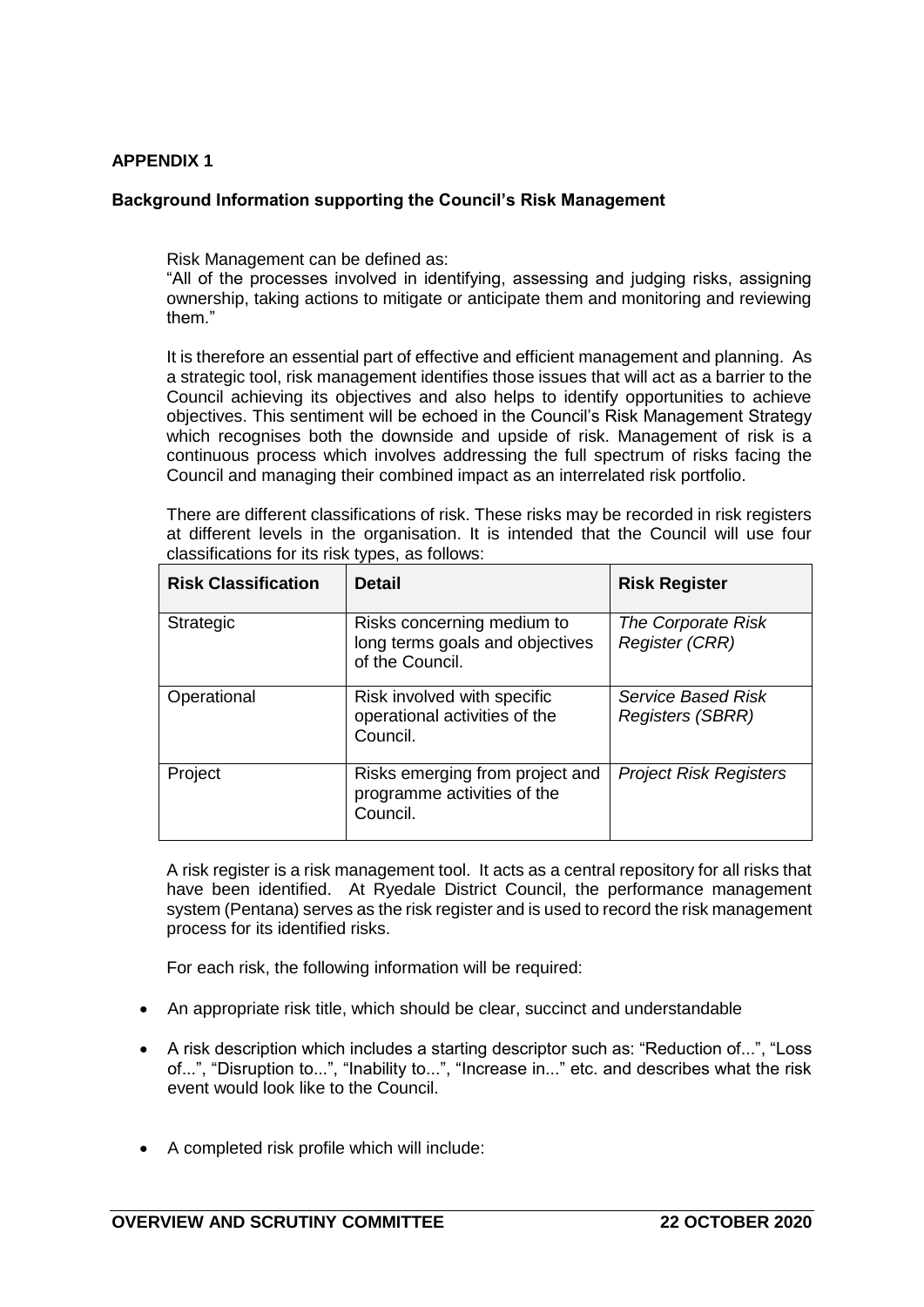- $\circ$  Causes the circumstance(s) that could lead up to the event
- $\circ$  Controls/Mitigation the risk response measures already in place which reduce the likelihood and/or the impact of the risk occurring or reduce its impact should the risk occur
- $\circ$  Consequences what the effect(s) on the organisation would be if the risk materialises
- Each risk must have a risk owner. The risk owner should be someone who understands the risk (including its causes and consequences) and is responsible for the area of the organisation from which the risk arises. The risk owner is responsible for the ongoing monitoring and, where necessary, treatment of the risk and for escalating potential issues.

## RISK ANALYSIS

The current system of measurement used in Ryedale District Council echoes that which is generally widely used for analysing risk, although as we review the strategy, we may amend that as appropriate.

Each risk has two elements: the probability of the event occurring (likelihood) and the consequence if it does occur (impact). The aim of risk analysis is to estimate the likelihood and impact of the risk on three different levels.

The first level is the **ORIGINAL RISK** (also known as the 'gross risk' or the 'inherent risk'). This is an estimation of the impact and likelihood of the risk before the effects of any controls<sup>1</sup> that have been put in place are taken into account. The significance of this score is that it provides clear indication as to whether or not the risk has the potential to have a disastrous impact on the Council. Equally importantly, if not more so, is that the score enables an assessment of the importance of the controls acting on the risk.

The second level is the **CURRENT RISK** (known as the 'net risk' or the 'residual risk'). This is the analysis of the impact and likelihood of the risk occurring with all the controls and mitigating actions in place. It is the assessment of the risk at the time the risk analysis was undertaken.

The third level is the **TARGET RISK**. This is a score which reflects the analysis of the impact and likelihood of the risk when all desired controls are fully implemented and are operational. Wherever possible, the target risk score should be set at or below the risk appetite for the risk being analysed. However, the nature of the risk might mean that this not possible. In these circumstances the risk should be managed to a level that is as low as reasonably practical.

## RISK SCORES

The final risk scores are currently calculated by using a 5x5 matrix which means that there are 5 levels of likelihood (very low, not likely, likely, very likely and almost certain) and 5 levels of impact (low, minor, medium, major and disaster). The intersection of the likelihood and impact of a specific risk on the matrix will decide its score and, in turn, the requirements for its management. This is shown below.

<sup>-</sup><sup>1</sup> A control is any preventative (i.e. help to reduce the likelihood of the event) or mitigating (i.e. help to reduce the impact of the consequences of the event) measure that is put in place to reduce the likelihood and/or impact of the risk.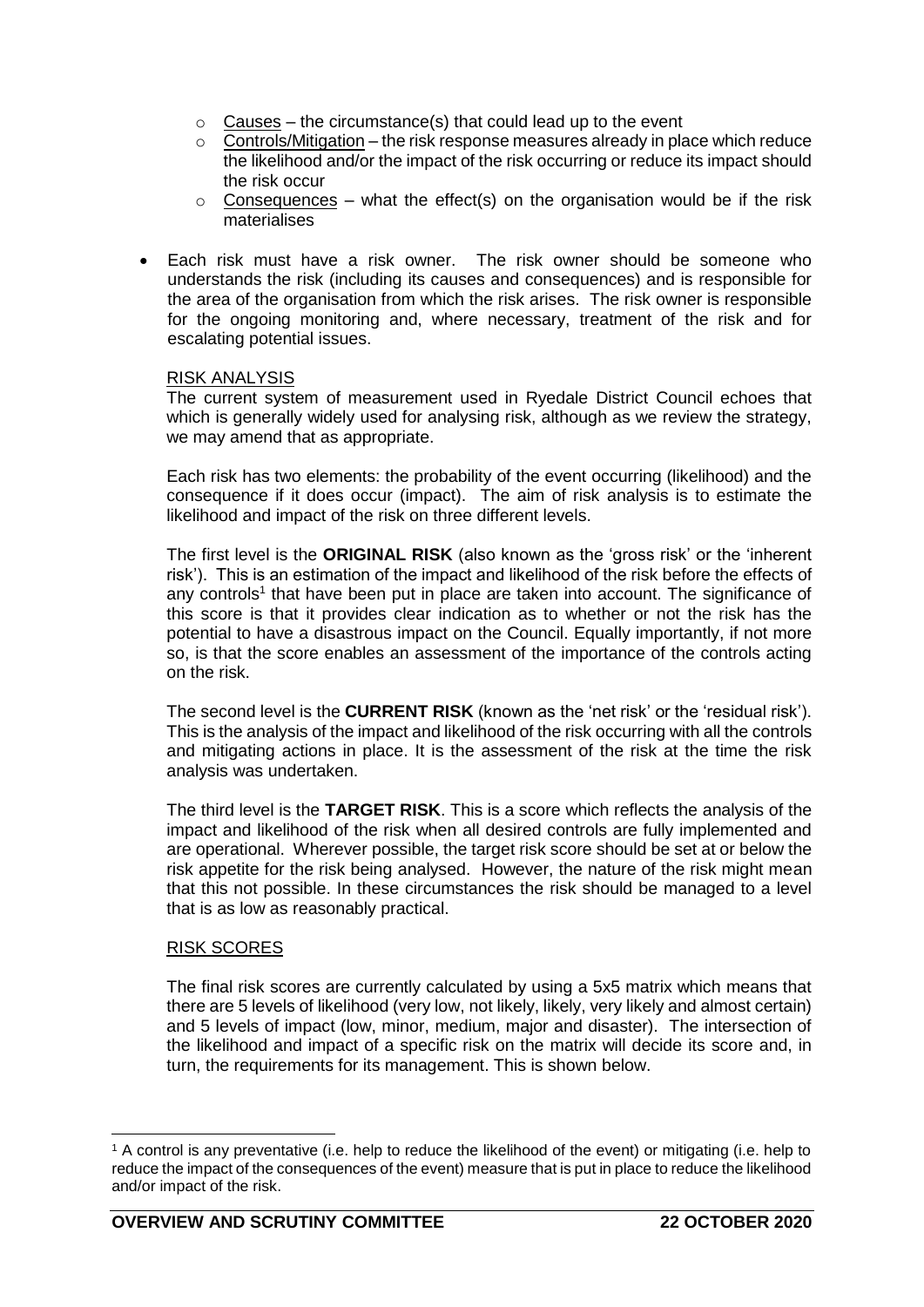# Table 1: Current Risk Matrix for Ryedale District Council





The current guidance identifies that for the purposes of managing its risks the Council has a further classification system. Risks are therefore categorised as one of high, medium or low with each category requiring a different level or monitoring or management. The categories are mapped out on the matrix (Table 1) as colours: **Red** is high; **Amber** is medium and **Green** is low.

## *For example:*

Likelihood

*A risk which is classed as having a major impact (D) and is very likely to occur (4) would have an overall risk score of D4 and would be classed as high risk. Constant monitoring and an action plan on Pentana would be required for the management of this risk.*

*A risk which is classed as having a minor impact (B) and is not likely to occur (2) would have an overall risk score of B2 and would be classed as* **low risk***.*  It would not be necessary for an action plan to be in place for this risk but it *would be monitored regularly to ensure that the original risk analysis remains unchanged.*

| <b>Colour</b> | <b>Assessment</b>        | <b>Required Action</b>                                                                                   |  |
|---------------|--------------------------|----------------------------------------------------------------------------------------------------------|--|
|               | <b>High</b><br>(treat)   | Constant monitoring, an <b>action</b><br>plan and measures to be put in<br>place to reduce risk exposure |  |
|               | <b>Medium</b><br>(treat) | Frequent monitoring, an action<br>plan and measures to be put in<br>place to reduce risk exposure        |  |
|               | Low<br>(tolerate)        | Regular monitoring                                                                                       |  |

This is illustrated below:

Appendices 2 and 3 can be referred to when analysing a risk to establish if the score that has been given falls within or outside of the Council's stated risk appetite for that particular type of risk. The requirement for the monitoring and/or management of the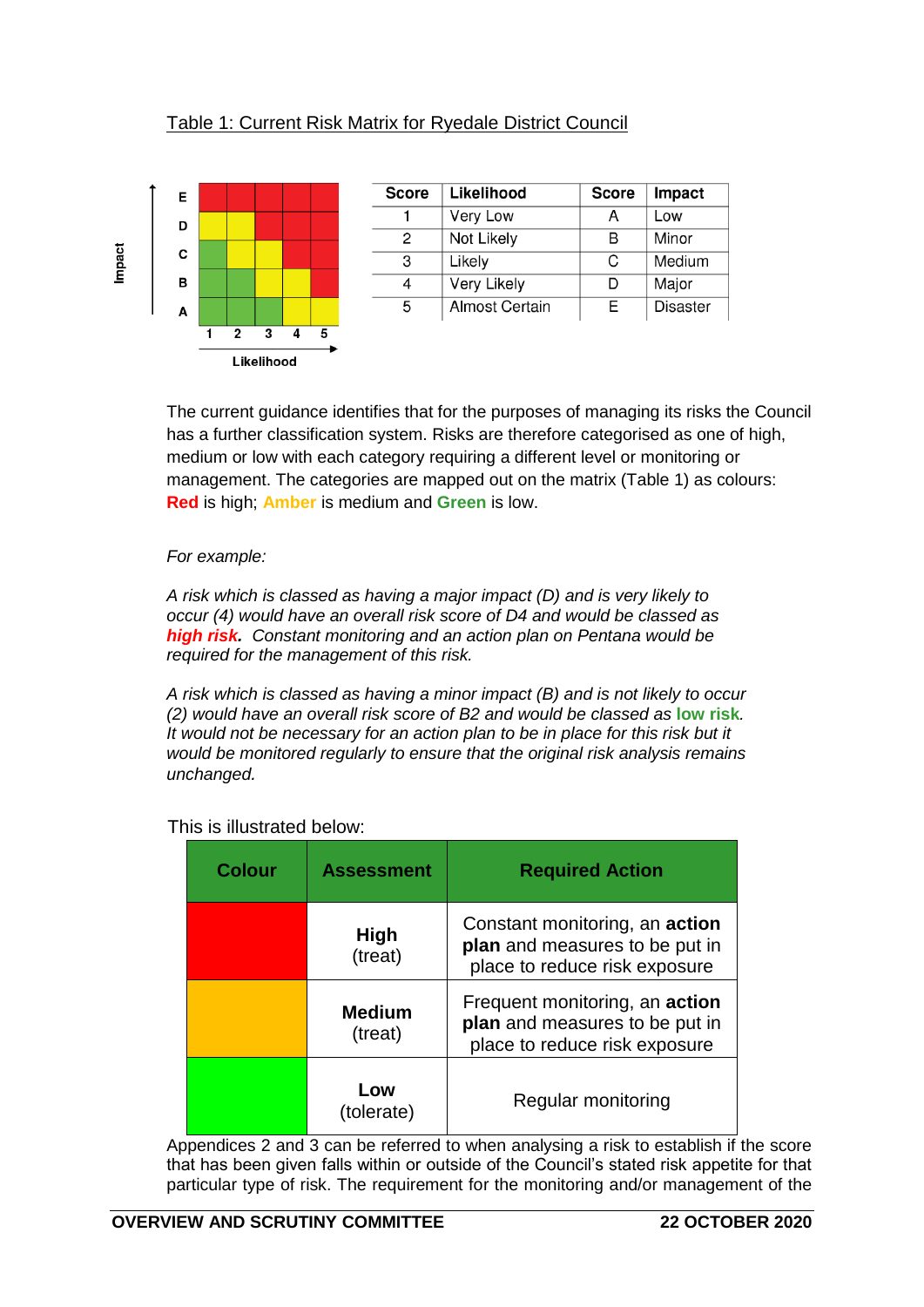risk is then established by referring to the management expected actions as set out above. This is not an exact science but it is useful to be able to score risks within the context of the organisation's stated risk appetite and tolerance levels (i.e. the acceptable level of variation relative to achievement of a specific objective) so that they are scored appropriately.

In reviewing the strategy and guidance and in developing the Risk Register, we are considering whether this is too prescriptive and whether in fact all risk should be identified with relevant mitigations. The outcome of that could be that

- all risks will be subject to regular monitoring, as identified in the mitigations, and
- the existence, or otherwise, of an action plan will itself be defined within the mitigations

## RISK REPORTING AND MONITORING

Risk reporting and monitoring should be part of 'business as usual' for Council departments. However, there are occasions when risks are required to be formally noted. The table below shows the suggested level of monitoring and reporting arrangements. This should be used for guidance only as any risk has the potential to occur at any time. It is important that emerging events that have the potential to trigger any risks are escalated to the attention of the appropriate senior officer.

|                   | <b>MONITORING</b>             |                           |                              | <b>REPORTING</b>       |                                 |
|-------------------|-------------------------------|---------------------------|------------------------------|------------------------|---------------------------------|
| <b>Risk Level</b> | <b>Responsible</b>            | <b>Audience</b>           | <b>Frequenc</b>              | <b>Audience</b>        | <b>Frequency</b>                |
| Corporate         | SMB <sup>2</sup>              | <b>SMB</b>                | Monthly<br>(initially)       | Overview &<br>Scrutiny | Bi-annually<br>July/<br>January |
| <b>Service</b>    | Service Lead<br>or equivalent | Service<br>Lead           | Quarterly                    | <b>SMB</b>             | Quarterly<br>By<br>exception    |
| <b>Projects</b>   | Project<br>Manager            | Programme<br><b>Board</b> | As per<br>project<br>demands | <b>SMB</b>             | By<br>exception                 |

EMBEDDING RISK MANAGEMENT

<sup>-</sup><sup>2</sup> Strategic Management Board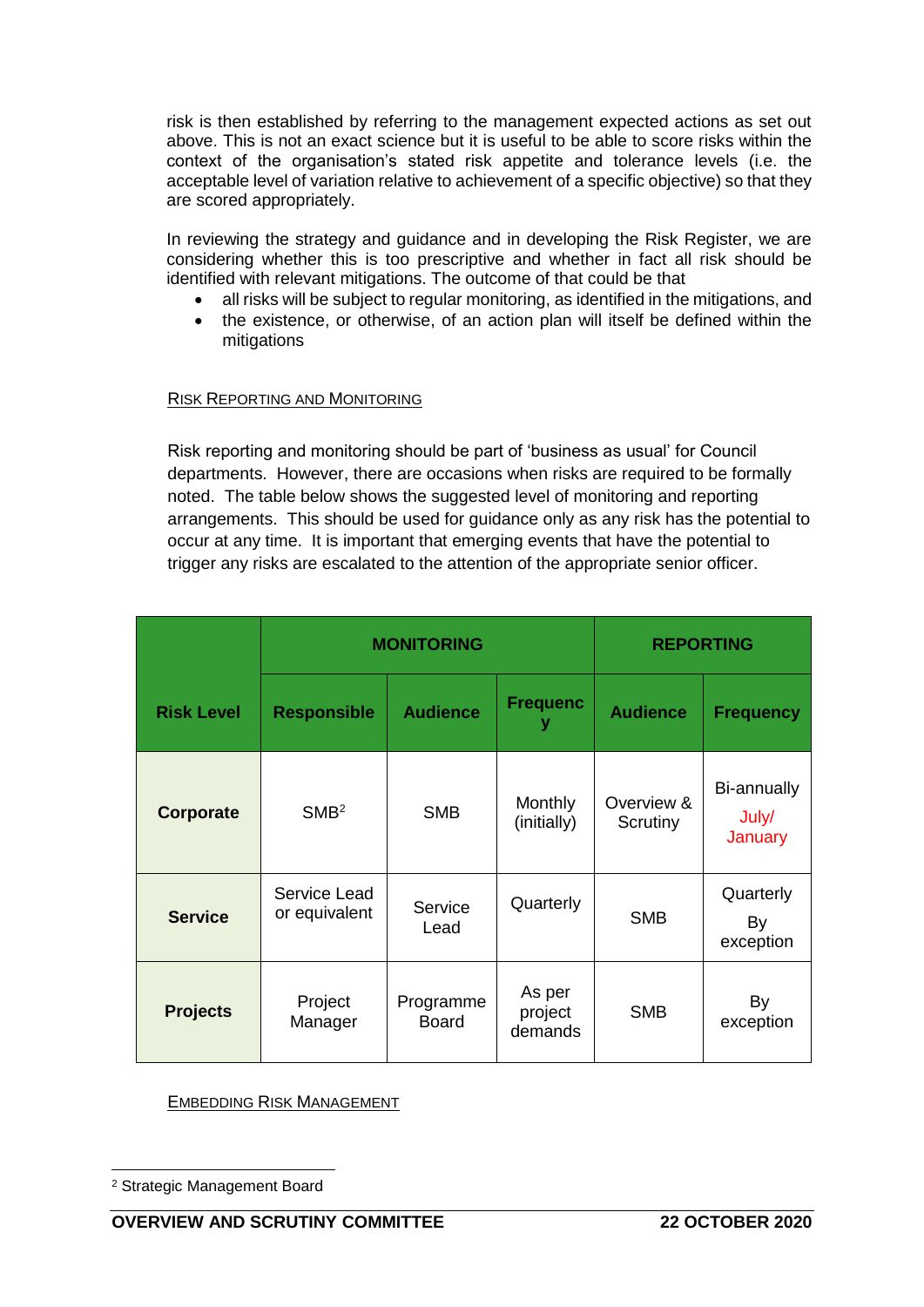For risk management to be an effective and meaningful management tool it needs to be an integral part of key management processes and day-to-day working. This is a key objective of the Council's Risk Management Strategy. As such, identifying risks and the monitoring of associated actions should be considered as part of a number of the Council's significant business processes, including:

• Budget Planning and monitoring.

Budget monitoring is about the organisation delivering against each of the constituent elements of the budget, not just the bottom line. Monitoring against budget and accurate forecasting ensures that resources are applied and can be managed in accordance with corporate priorities.

- Contract Management All significant risks associated with all stages of contract management are identified and kept under review.
- Corporate Decision Making Significant risks which are associated with policy or action to be taken when making key decisions are included in appropriate committee reports.
- Health and Safety The Council has a specific risk assessment policy to be followed in relation to health and safety risks.
- Information Governance

A Data Protection Impact Assessment (DPIA) is a risk management exercise carried out to assess the risks to individuals' interests associated with the use of their information. The Personal Privacy Policy stipulates when a DPIA should be conducted and who is responsible for the process. The Council's wider Information Governance Policy suite outlines roles, responsibilities and accountabilities in relation to data protection more generally.

- Organisational Structure and Processes The management team set the tone for the risk processes and risk appetite within the organisation. Risk management flows down the organisation through senior officers while control activities flow upwards from the operational functions. Both of these directions of travel help to maintain the Council's risk management framework.
- Partnership Working Partnerships should establish procedures to record and monitor risks and opportunities that may impact the Council and/or the aims and objectives of individual partnerships.
- **Procurement**

Contract Standing Orders include the requirement that all risks and actions associated with a purchase need to be identified and assessed, kept under review and amended as necessary during the procurement process.

• Service Planning

Service planning sets out specific actions and targets that a service needs to achieve, not just to help deliver good services, but to continuously improve. Service